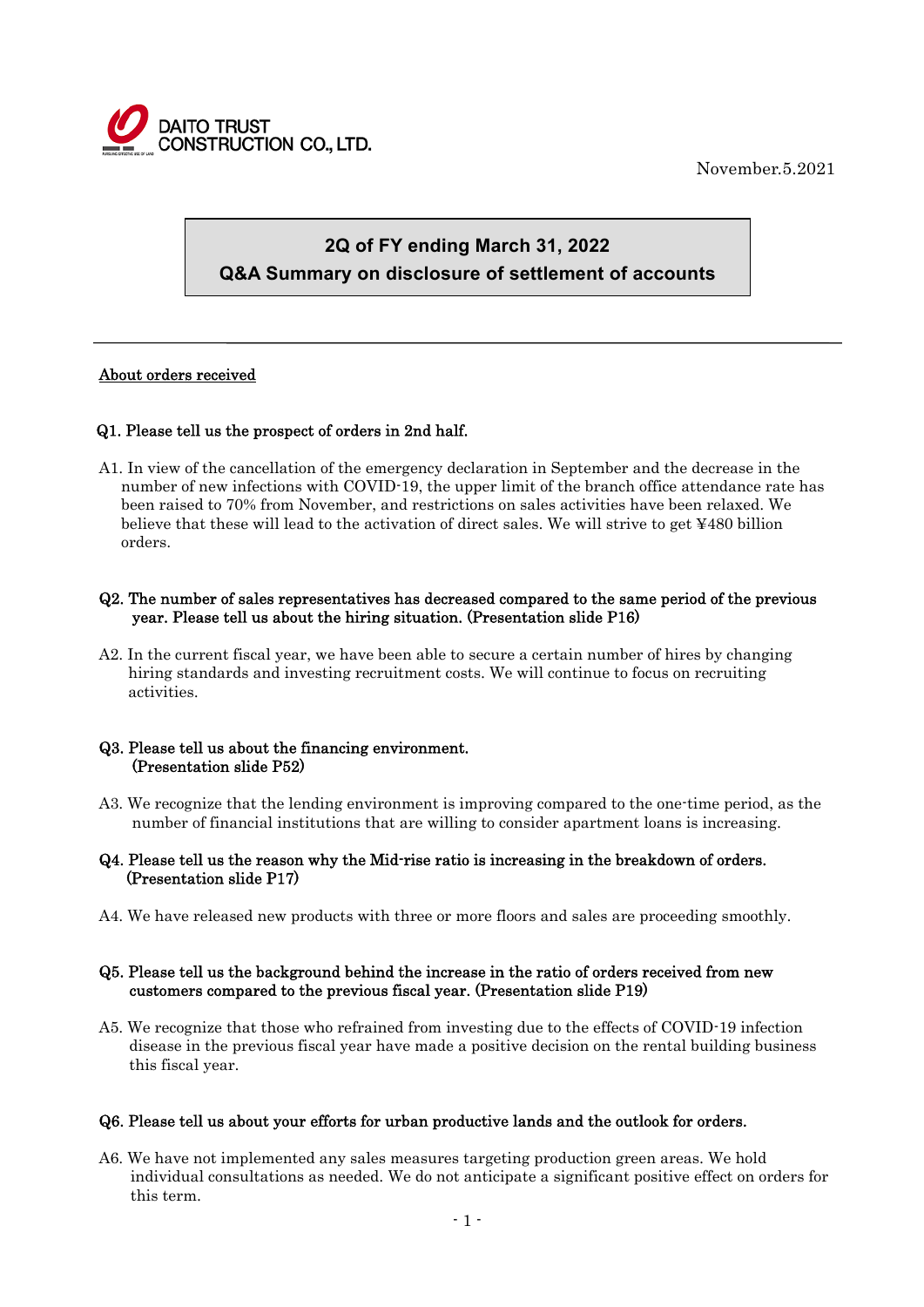#### About the gross profit margin on completed construction work

# Q7. Gross profit on completed works in the first half has improved by 1.5p compared to the plan due to the impact of deferred profit. What is your outlook for the full year?

A7. In the first half, the gross profit on completed works increased more than expected due to the decrease in secondary loan projects by Daito Finance and refinancing to financial institutions. In the second half, the decrease in Daito Finance projects has already been factored into the plan, and we believe that the profit improvement effect will not be as great as in the first half.

#### Q8. Please tell me about the impact of the wood shock.

A8. Due to the impact of the wood shock, the cost increase in the first half is ¥2 billion and the outlook for the second half is ¥8 billion.

#### Q9. The price of timber futures is declining, but please tell us about the impact on the gross profit of completed works from the next fiscal year onward.

A9. Although futures prices are declining, the local price, which is the basis of our purchase price, remains high. The gross profit margin on completed construction work for the next fiscal year will fluctuate depending on the future timber price. We will continue to pay close attention.

#### About forecasts

# Q10. Although the first half results have been revised upward, please tell us the reason and outlook for leaving the full-year plan unchanged.

A10. While the real estate business performed well in the second half, the full-year plan was left unchanged due to the impact of rising costs due to the wood shock in the construction business. If it becomes necessary to revise the earnings forecast, we will promptly disclose it.

# **Others**

# Q11. Please tell us if the rise in crude oil and natural gas prices will have an impact on the gas supply business.

A11. Gas purchase prices are rising, and we expect the Gaspal profit plan for the current fiscal year to fall below the initial plan. We recognize that the impact on the entire group is not significant and can be fully covered.

#### Q12. Please tell us about your efforts toward decarbonization.

A12. We have developed LCCM rental apartment house. Currently, we are studying for demonstration experiments and commercialization of the assumed CO2 reduction effect.